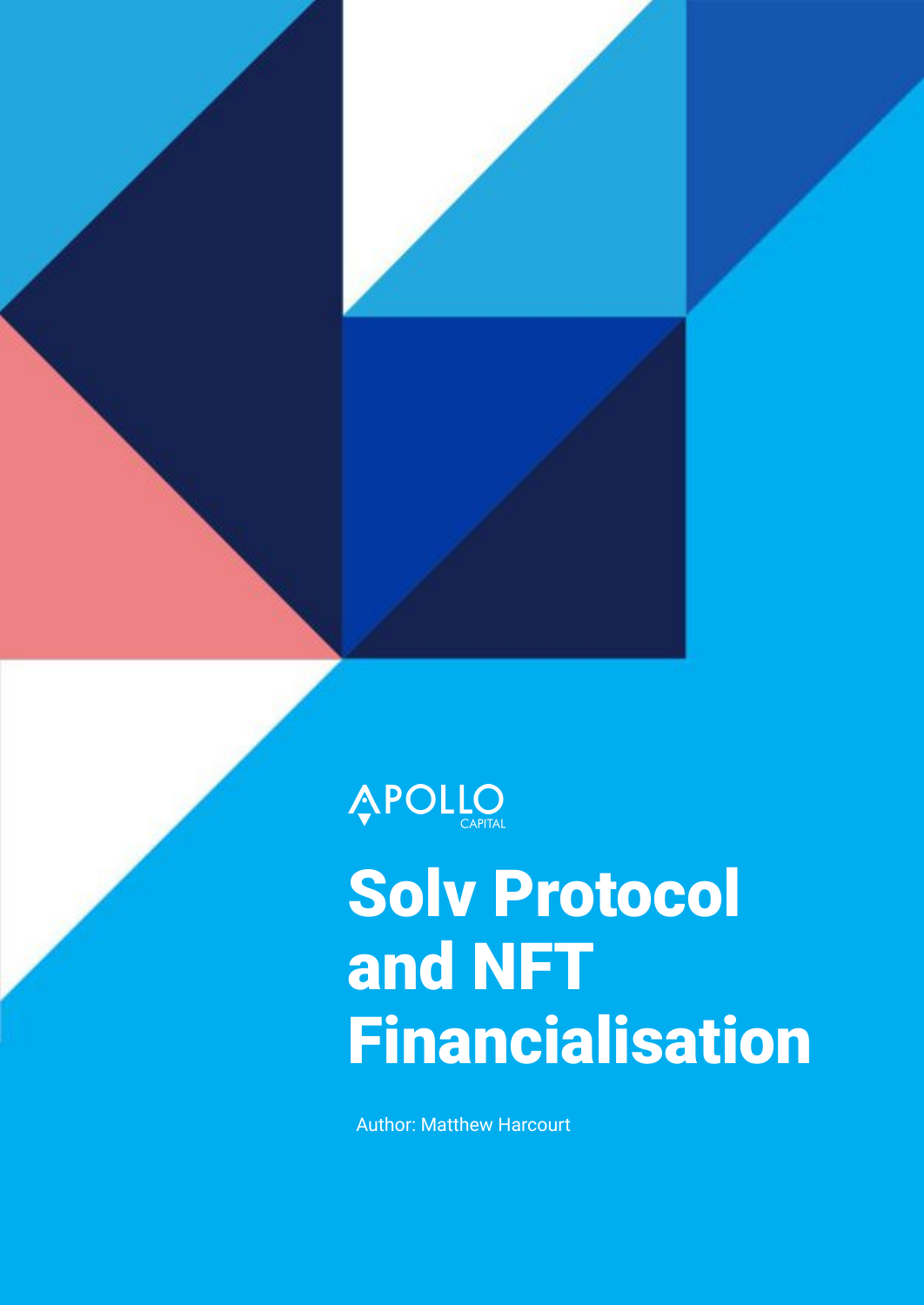

# **Introduction**

Non-Fungible Tokens (NFTs) have experienced an unprecedented amount of growth, traction, and value creation over the past 2 years, with 'blue chip' collections such as Bored Ape Yacht Club and Crypto Punks becoming well known and desired by the crypto native community. In their simplest form, NFTs provide verifiable authenticity, ownership, and scarcity over a distinct, digitally-native good or asset. For the most part, these properties are facilitated by the popular ERC-721 token standard.

We are currently witnessing the beginning of a new wave of growth for the NFT sector; NFT Financialisation. We can break this movement down into two distinct categories:

- The use of NFT token standards in Decentralised Finance (DeFi); and
- Using NFTs in DeFi to enhance liquidity, utility, and yield.

This intersection of NFTs and DeFi is currently in its infancy, but contains immense potential over the next few years as innovative solutions are launched and adopted by the market.

In this report, we will provide a broad outline of the current market in both of these categories and spotlight Solv Finance (SOLV), a portfolio project of Apollo Capital.

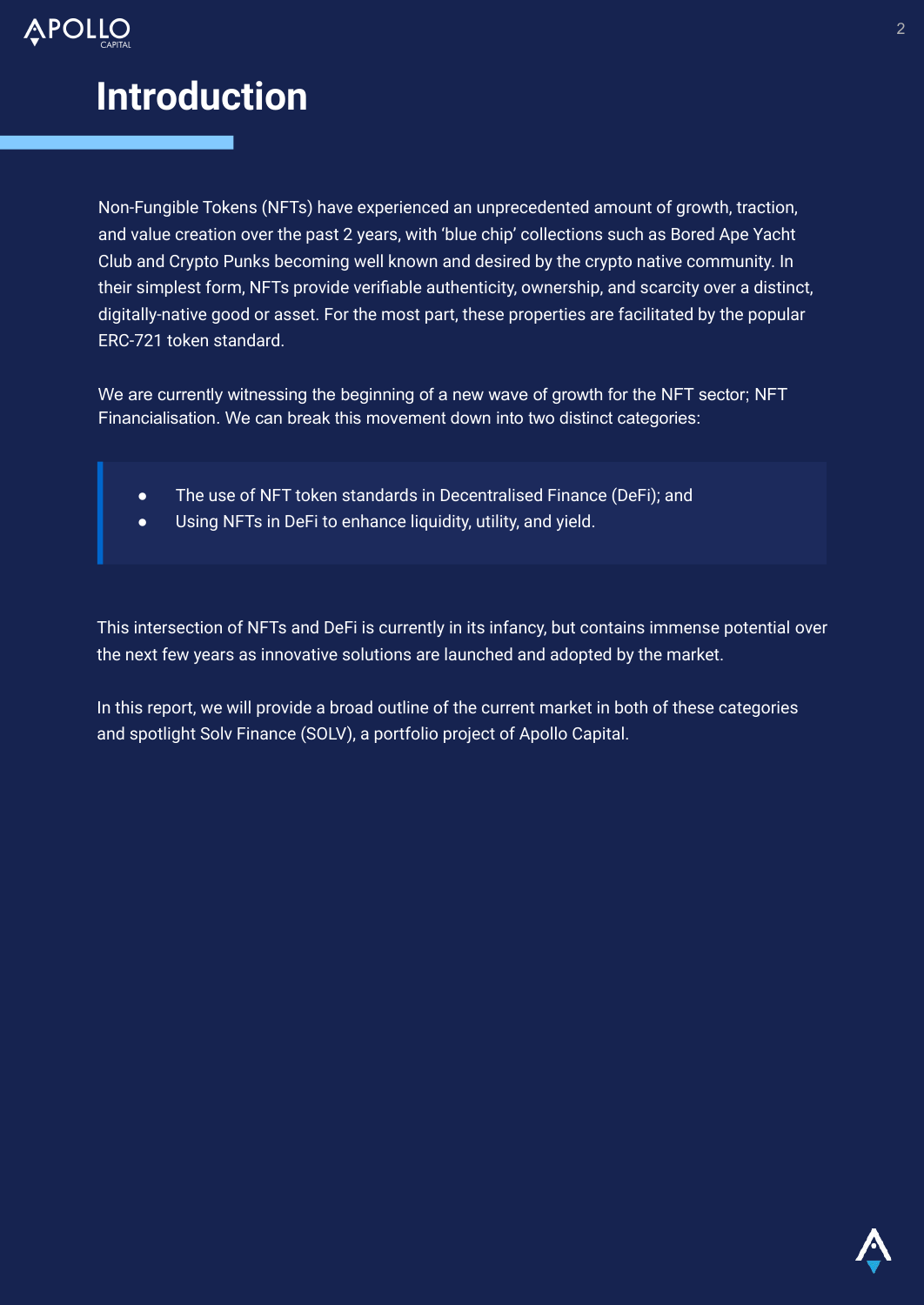

# **The Use of NFT Standards in Decentralised Finance**

NFT token standards are useful in DeFi simply because they are able to store more information than fungible token standards. The most prominent use of NFT standards in DeFi is in Uniswap V3, where ERC-721 tokens are used to represent a liquidity position rather than ERC-20 tokens in Uniswap V2.

To understand why Uniswap's use of the ERC-721 standard is so significant, let's cover how the ERC-20 standard was first used to enable liquidity provisioning to an Automated Market Maker (AMM).

#### **Uniswap V2 Liquidity Position Example (ERC-20)**



The above screenshot shows all of the liquidity inside the Uniswap V2 USDC/WETH (WETH is equivalent to ETH) liquidity pool. When an individual user provides liquidity to this pool, their funds are mixed with all other liquidity providers. To keep track of who owns what amount of the US\$278 million in the pool, users are issued an ERC-20 token when they deposit. This fungible token is unable to store information that is unique to each individual liquidity position, but entitles the user to their share of the liquidity pool. When users withdraw their liquidity, their tokens are burned and their liquidity is returned to their wallet, leaving other user positions unchanged.



The above screenshot of Etherscan shows the total supply of the ERC-20 token (UNI-V2) used to represent the assets within the USDC/ETH liquidity pool.

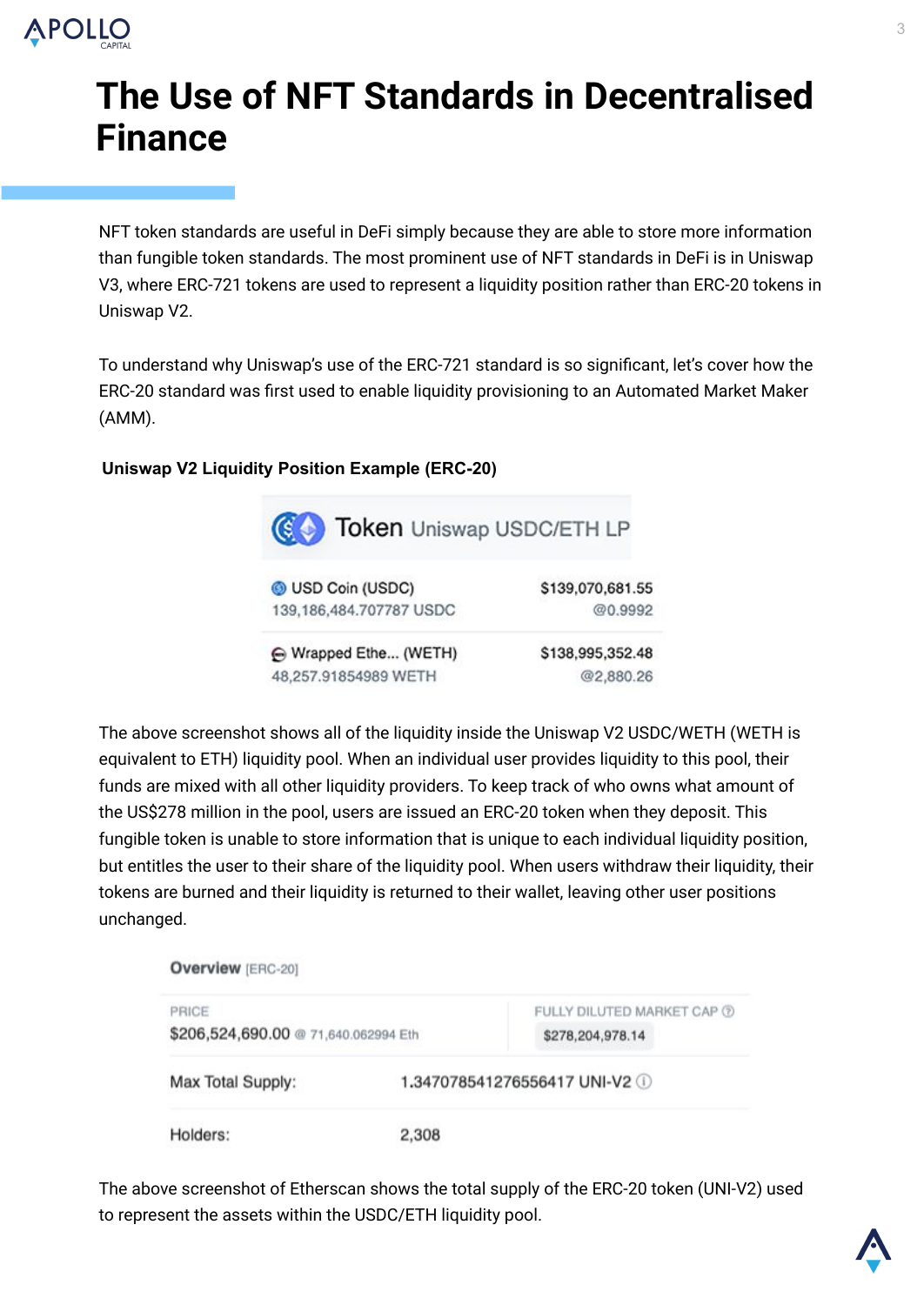

#### **Uniswap V3 Liquidity Position Example (ERC-721)**



The above screenshot is of a Uniswap V3 liquidity position, and the data in this ERC-721 states that:

- The fee for using this liquidity is 0.3%;
- The liquidity is for the USDC/WETH trading pair;
- The liquidity can be used for trades between the price range of \$2,691.9 -\$3,146.4. Being able to define a price range is what Uniswap refers to as 'concentrated liquidity';
- The amount of liquidity owned by the holder of the NFT (not shown in this screenshot).

Uniswap V3 is widely recognised as an innovative breakthrough for the popular AMM model as it allows greater flexibility for liquidity providers and reduced slippage for traders. While Uniswap V3 may not be perfect, it has demonstrated the potential benefits that can be achieved when applying non-fungible token standards in decentralised finance.

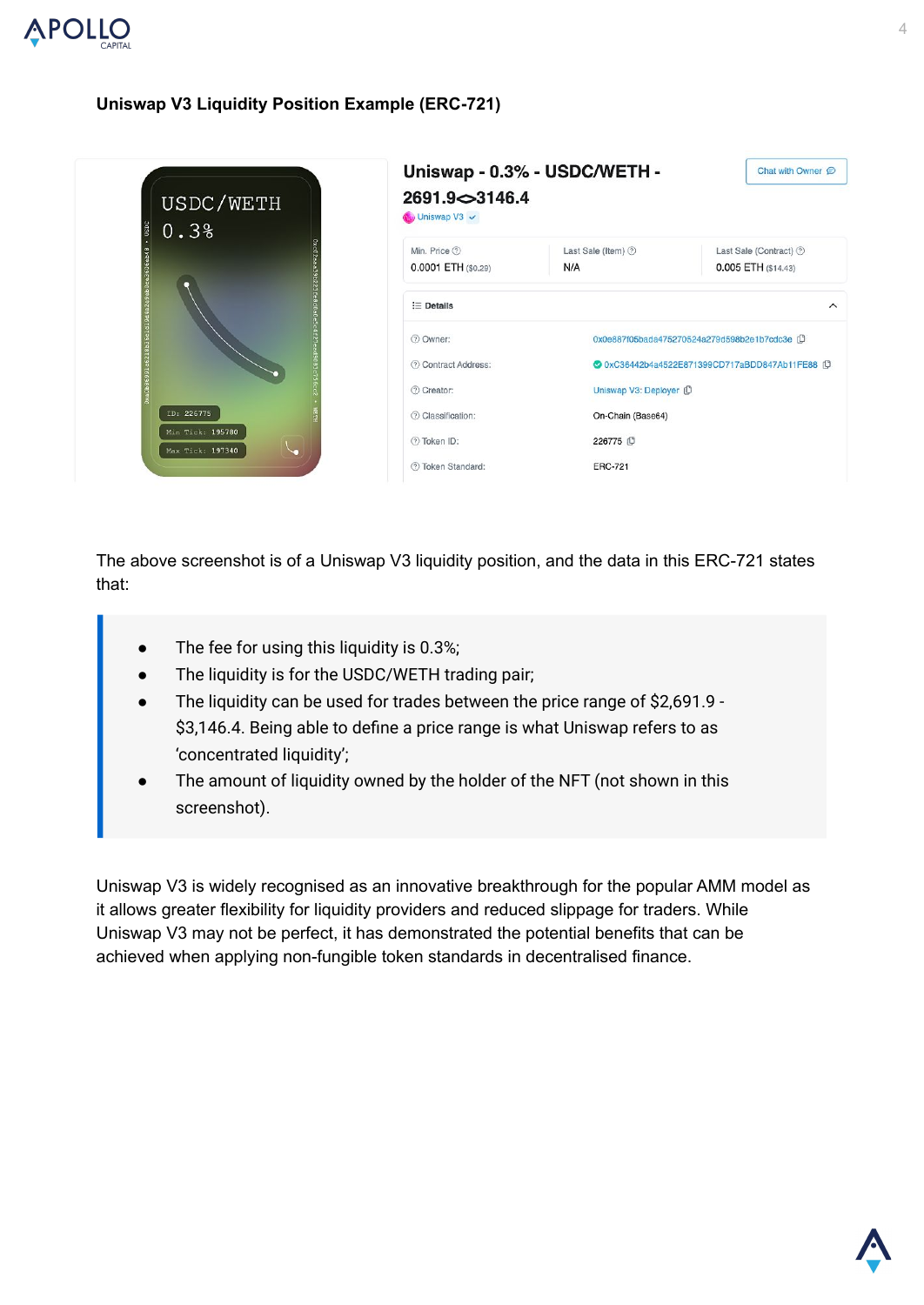



### **[Solv Protocol](https://solv.finance/home)**

Solv Protocol is pushing the "Financial NFT" space forward by creating a brand-new token standard, EIP-3525, as an infrastructure-level solution. In itself, the creation of a new standard is a benefit to the general use of NFT standards in decentralised finance. However, the team at Solv are dedicated to promoting and driving the use of their ERC standard by developing innovative products and partnering with well known DeFi protocols.

### **Solv Protocol's New Token Standard: EIP-3523**

EIP-3525 is a token standard for non-fungible tokens that have fungible operations, these are known as Semi-Fungible Tokens (SFTs). Semi-Fungible Tokens are able to store more data than a fungible token while still retaining the benefits that fungibility can offer. Solv Protocol currently has three live products using this standard, all three have launched with a promising amount of early success. As the market begins to understand the possibilities of NFT Financialisation, it is not hard to imagine Semi-Fungible Token standards being applied more broadly for financial use cases.

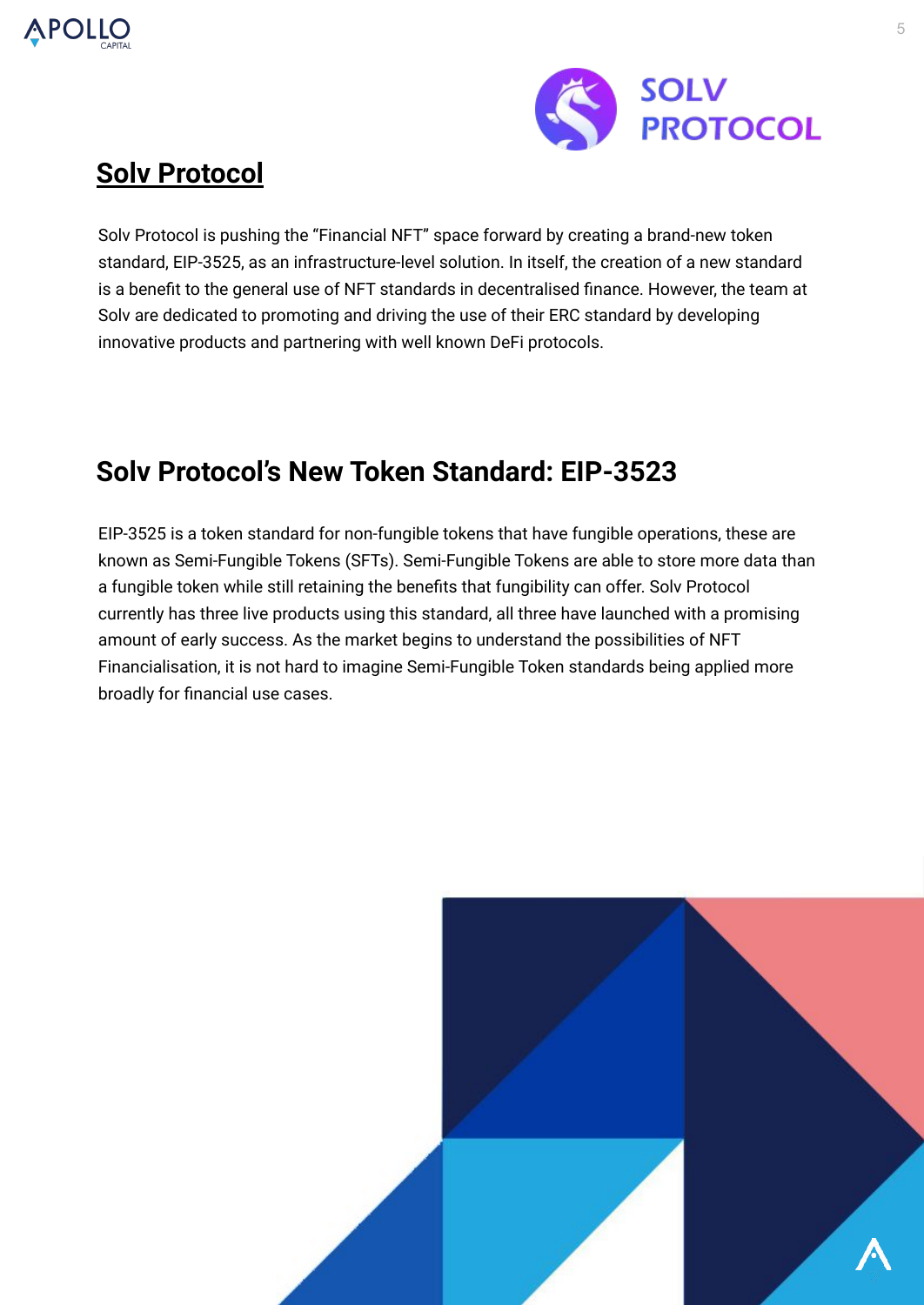

# **Solv Protocol Products**

### **Vesting Voucher**

The Vesting Voucher is an NFT that allows native tokens to be locked within it and vested over time. Vesting Vouchers can be easily bought and sold on the open market, either partly or in full due to the fungibility capability of the EIP-3525 token standard. Creating these vouchers also requires no coding for the average user.



#### Vesting Terms

- Amount: number of tokens locked in the NFT.
- Vesting type: liner, one-time, or staged (predetermined intervals).
- Maturity date: date in which all tokens will be released (end of the voucher).

Protocols can utilise vesting vouchers for fundraising and managing token allocations in a way that was previously not possible. As Vesting Vouchers are entirely on-chain and splittable, a marketplace for unvested tokens can easily be formed by market participants.

Currently, unvested token allocations are usually traded in private markets through brokers with the public having little to no access. These markets can sit in a grey area as protocols may not wish to have their SAFT agreements publicly traded.

Solv Protocol's Vesting Vouchers main benefits:

- Low technical requirements from protocol teams selling vouchers;
- Access to funding through Initial Voucher Offering (IVO), where anyone can participate;
- Instant OTC market, entirely on-chain and accessible to all participants;
- Airdropping vouchers with vesting schedules can promote longer term alignment for recipients, in contrast to traditional airdrops where users tend to sell tokens instantly.

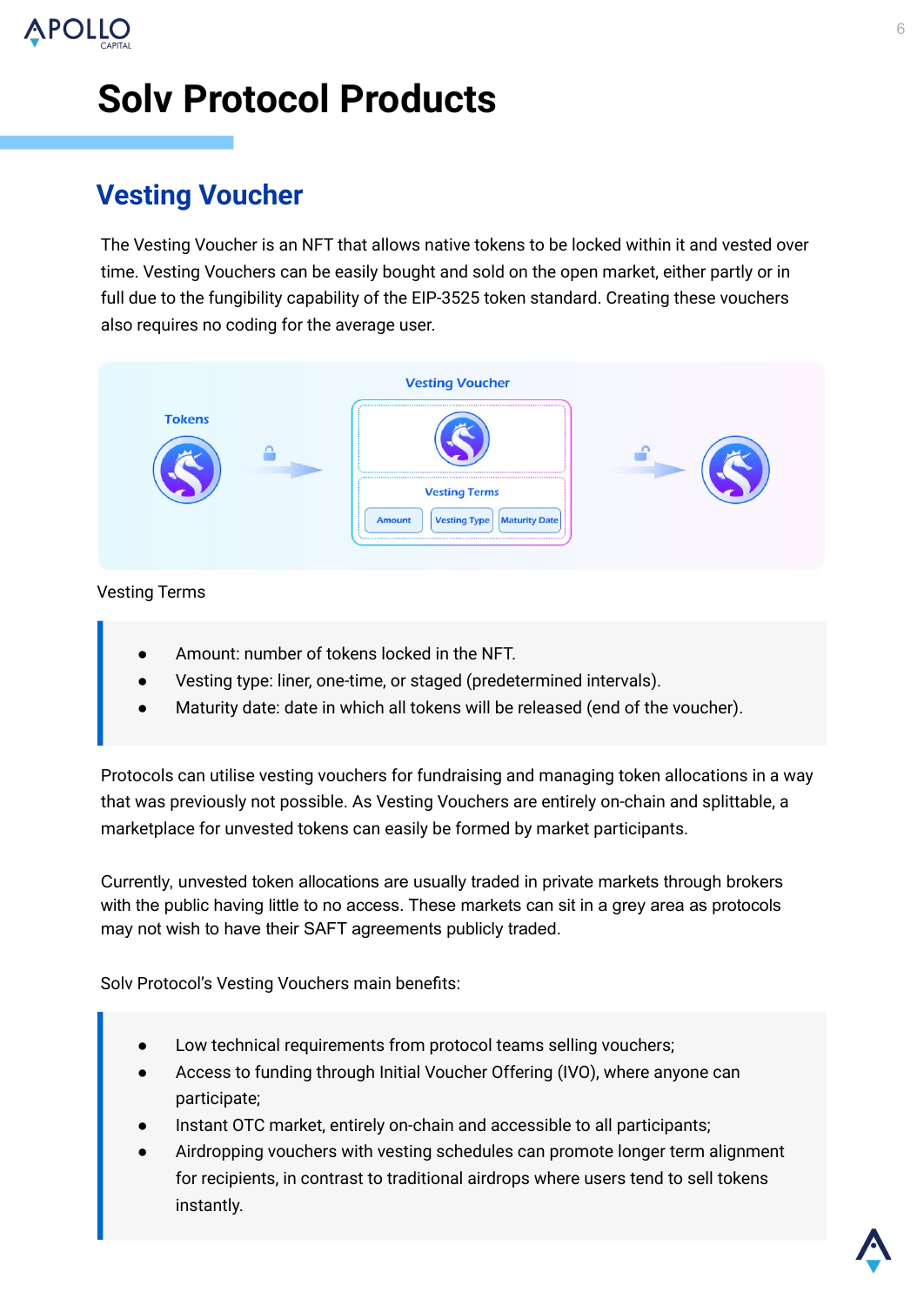

### **Convertible Voucher**

The Convertible Voucher also utilises the capabilities of EIP-3525 to offer a product that is superior to other offerings on the market. The Convertible Voucher is used for protocol-to-investor primary market offerings. Convertible Vouchers differ from Vesting Vouchers in two key ways:

- Convertible Vouchers vest entirely at maturity, rather than over time;
- The number of tokens paid out by a Convertible Voucher at maturity is dependent on the token's price at expiry.



#### Example:

This voucher has:

- Face value of \$10,000.
- Bond range: \$5 \$10.
- Maturity date 31 December 2022.

This means that there are 2,000 SOLV tokens locked in this NFT, but the number of tokens claimable at maturity depends on the price of SOLV at that time. The number of tokens paid will be the face value divided by the token price, with upper and lower bounds to this formula.

Convertible Vouchers enable projects to fundraise in an open, fair, and transparent manner. This way of fundraising also does not have some of the negative impacts as outright token sales while still providing investors with an opportunity to sell their position on the secondary market. Convertible Vouchers are highly customisable, making it possible for a DAO to create the perfect financial product for its unique needs, and to establish its own derivative market.

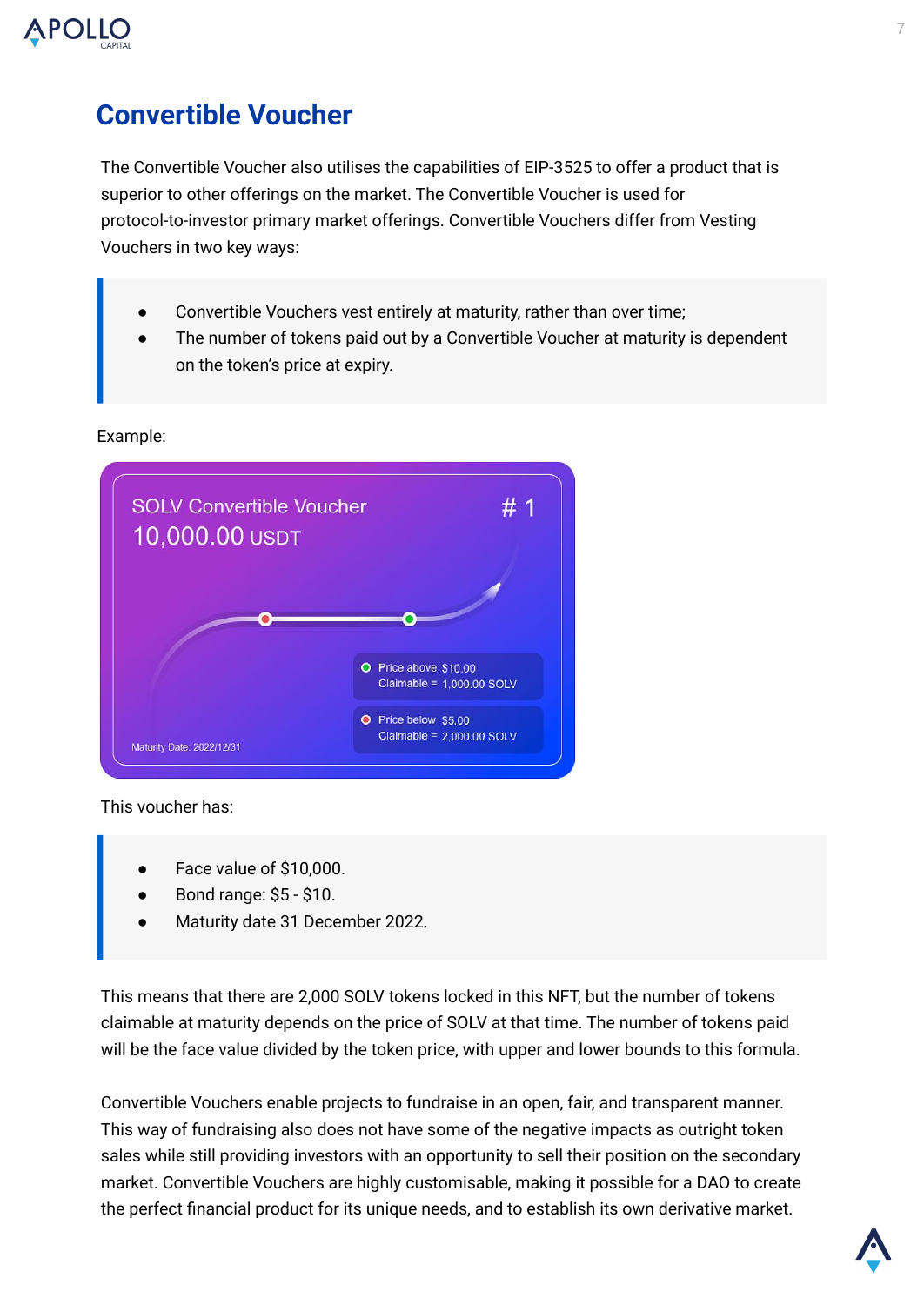

### **Bond Voucher**

Solv's Bond Vouchers allow DAOs to access debt markets in an on-chain and market-driven way. Bond vouchers are pioneering a credit bond market in DeFi, allowing DAOs to obtain sustainable liquid assets by leveraging a mix of credit and collateral. Though the specific bond offering is unique to each DAO, generally bond vouchers are:

- Zero-coupon, with the face value and interest being paid out entirely at maturity;
- Have an embedded call option to further incentivise participation from investors; and
- Are collateralised by the DAO's native token.

The proceeds of a Bond Voucher sale are managed by multiple parties and have an intended purpose. This intended purpose is laid out to potential investors before the offering goes live; DAOs are usually raising debt to supply liquidity for their native token. For a DAO, providing liquidity with debt is likely to be more cost effective than incentivising the market to supply liquidity through governance token rewards.

While there are other lending protocols in the market, no other offering is quite as attractive for DAOs as Solv Protocol's due to their distinctly crypto native approach and instant investor liquidity. Established under collateralised lending protocols such as Maple Finance primarily cater to institutions, source pooled liquidity from the open market, and do not incorporate a bond-like mechanism for lenders.



The above voucher will pay 259,227.95 USDC to the holder on 11 July 2022.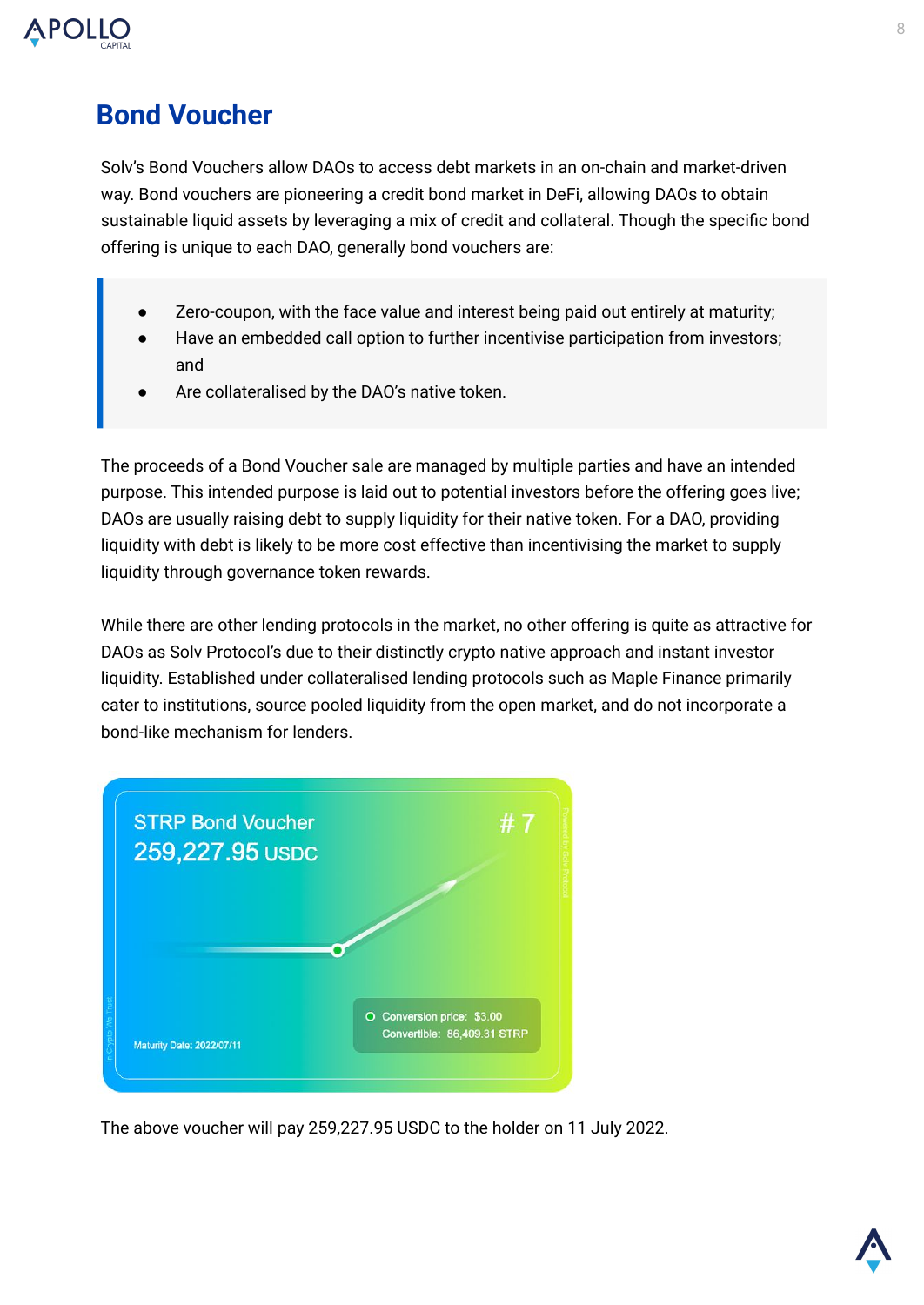

### **Traction & Adoption**

While it is still early days for Solv Protocol, their Bond Vouchers and Convertible Vouchers have already helped Unslashed, Perpetual, and Strips Finance to raise \$1 million, \$3 million, and \$2 million, respectively. Upcoming Bond Voucher Offerings include Naos, Impossible Finance, Synfutures, Perpetual, DODO and Izumi. The current Total Value Locked (TVL) in Solv Protocol is \$53.0 million. This TVL is made up of both established and new protocols and DAOs.

After speaking with the team at Solv Protocol, Apollo Capital invested into their seed round in June 2021. Our discussions and research lead us to believe that financial NFTs would develop into an important part of the DeFi market.

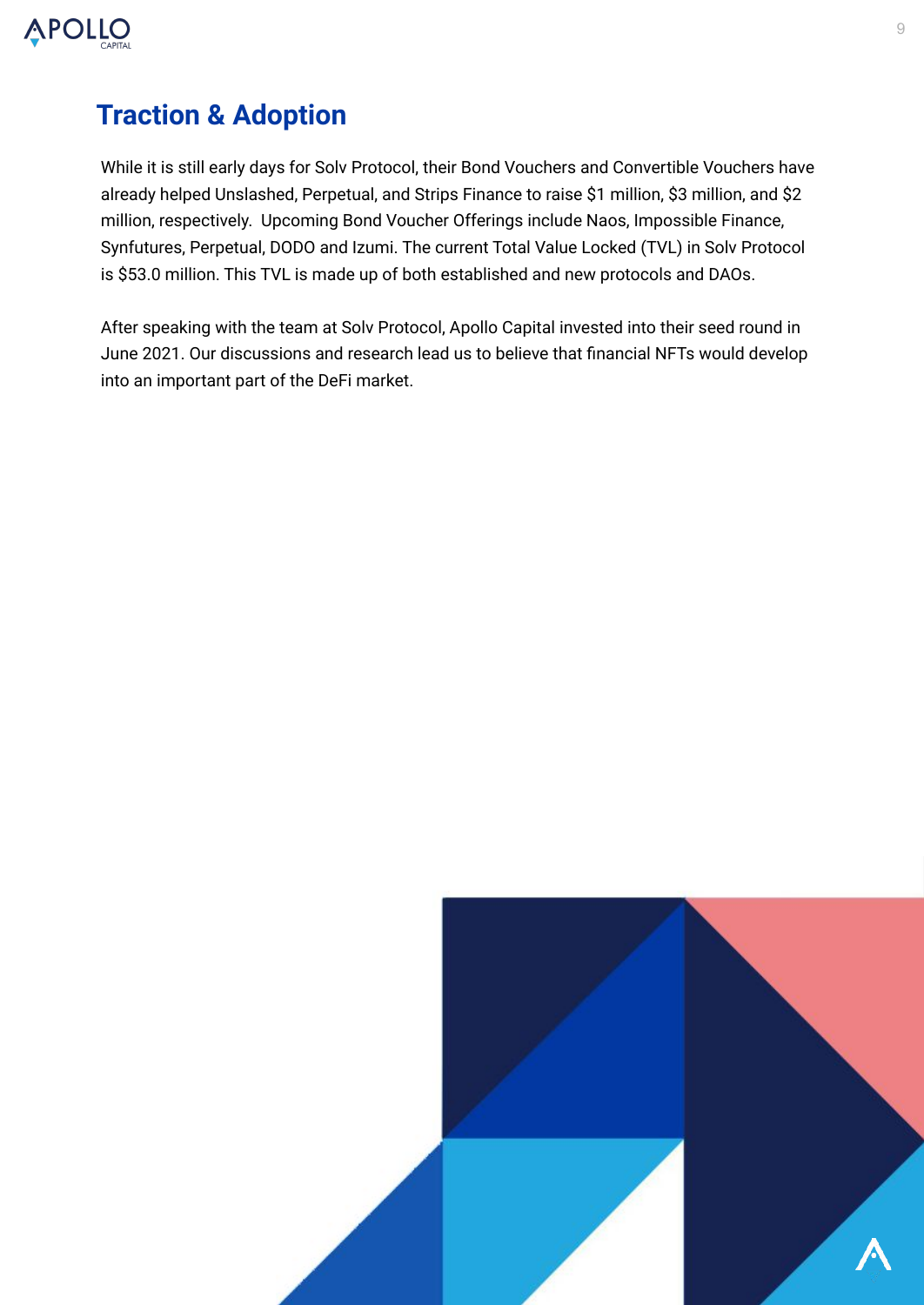

# **NFTs in Decentralised Finance**

### **[NFTX](https://nftx.io/)**



NFTX is a platform that aims to create a liquid market for illiquid NFTs. NFTX achieves this in a relatively simple way, NFTs of the same collection and similar value (e.g. floor-priced Crypto Punks) are deposited into a vault and depositors receive an ERC-20 token (vToken) that represents a 1:1 claim on a random NFT from within the vault. As the fungible tokens minted from deposits are collateralised by an equal amount of NFTs in the vault, the ERC-20 should trade for the same price as the NFTs, with price being maintained by arbitrageurs.

#### **NFTX Benefits**

#### **Yield Generation for Collectors**

Users who deposit into a vault can use the minted ERC-20 tokens to provide liquidity to an Automated Market Maker (AMM). This liquidity position is able to earn trading fees and token rewards (if applicable).

#### **Instant Liquidity for Sellers**

NFT holders with floor priced assets are able to use NFTX to mint and sell the ERC-20, enabling them to not have to list their NFT on the open market and risk negative price fluctuations while the NFT is offered to the market.

#### **Buyer and sellers can trade fractions of an NFT**

Sellers are able to sell a portion of their ERC-20 token and access liquidity while maintaining price exposure for the rest of their investment. Buyers are also able to gain price exposure to 'blue-chip' NFTs without having to purchase a whole one, this can be helpful for smaller investors or NFT investors looking to diversify.

#### **NFTX Statistics:**

- Total Value Locked: US\$27.1 million.
- Fully Diluted Valuation: US\$33.8 million.
- Active users (last 30 days): 2150.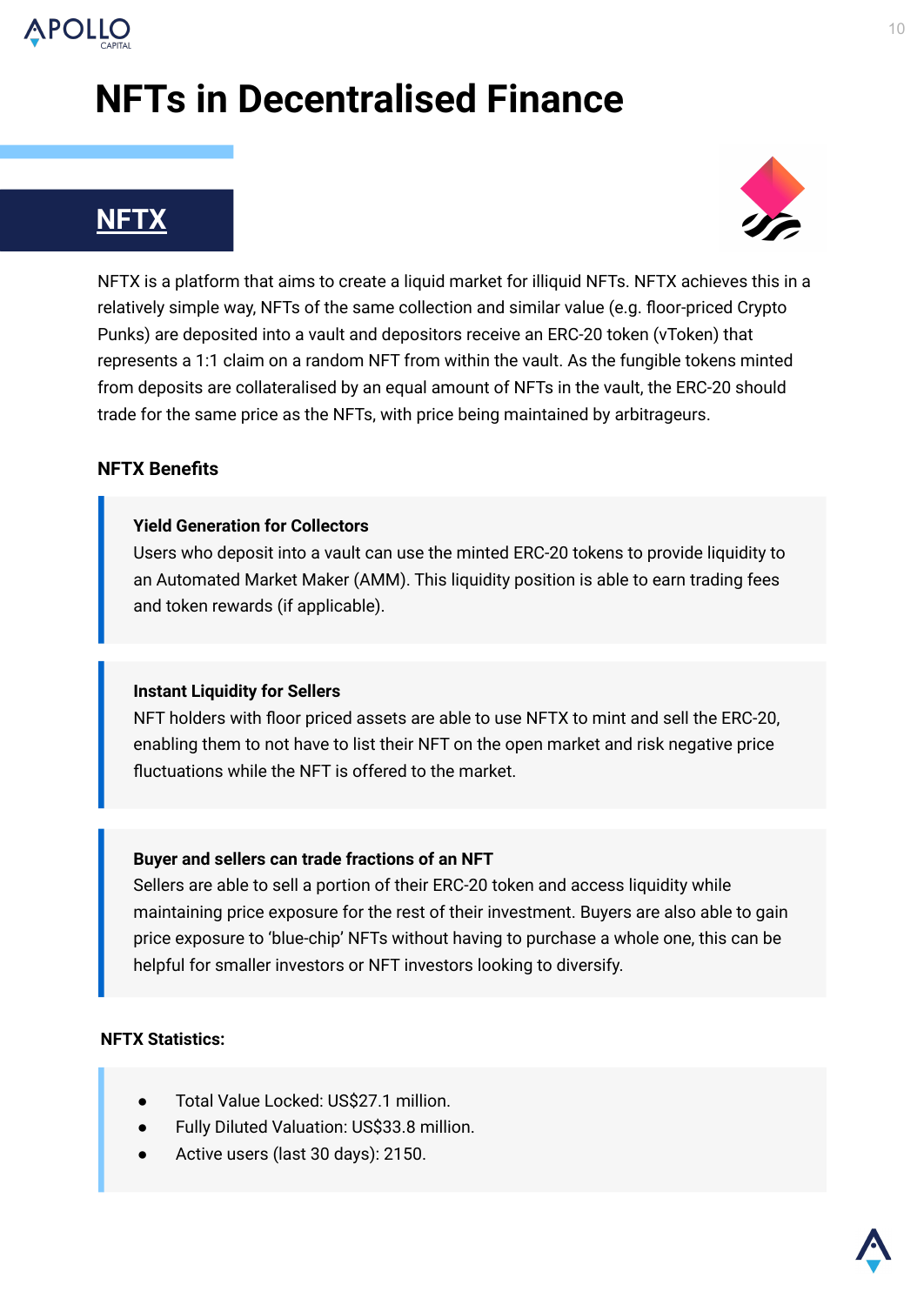

### **NFT Lending Protocols**

### **[NFTfi](https://www.nftfi.com/)**

NFTfi is the leading lending protocol for NFTs. Users are able to utilise NFT assets as collateral for secured wETH and DAI loans from liquidity providers in a peer-to-peer and trustless manner. Borrowers and lenders negotiate terms on the open marketplace through listing, bidding and offering. Deal terms to be negotiated are; borrow amount, term length & interest rate. When a loan is accepted, the lender receives a promissory note which enables foreclosure by the lender if the loan is not paid back by the borrower in time.



#### **Benefits of NFTfi:**

- Open marketplace where borrowers and lenders compete to find optimal deal terms.
- Lenders can earn at attractives rates and even profit in the case of default the deal terms are favourable.
- NFTfi is the most liquid open market for NFT lending.

#### **NFTfi stats:**

- US\$148 million total loan volume (wETH & DAI).
- US\$5.9 million raised from VC's in 2020 and 2021. Launched in May 2020.

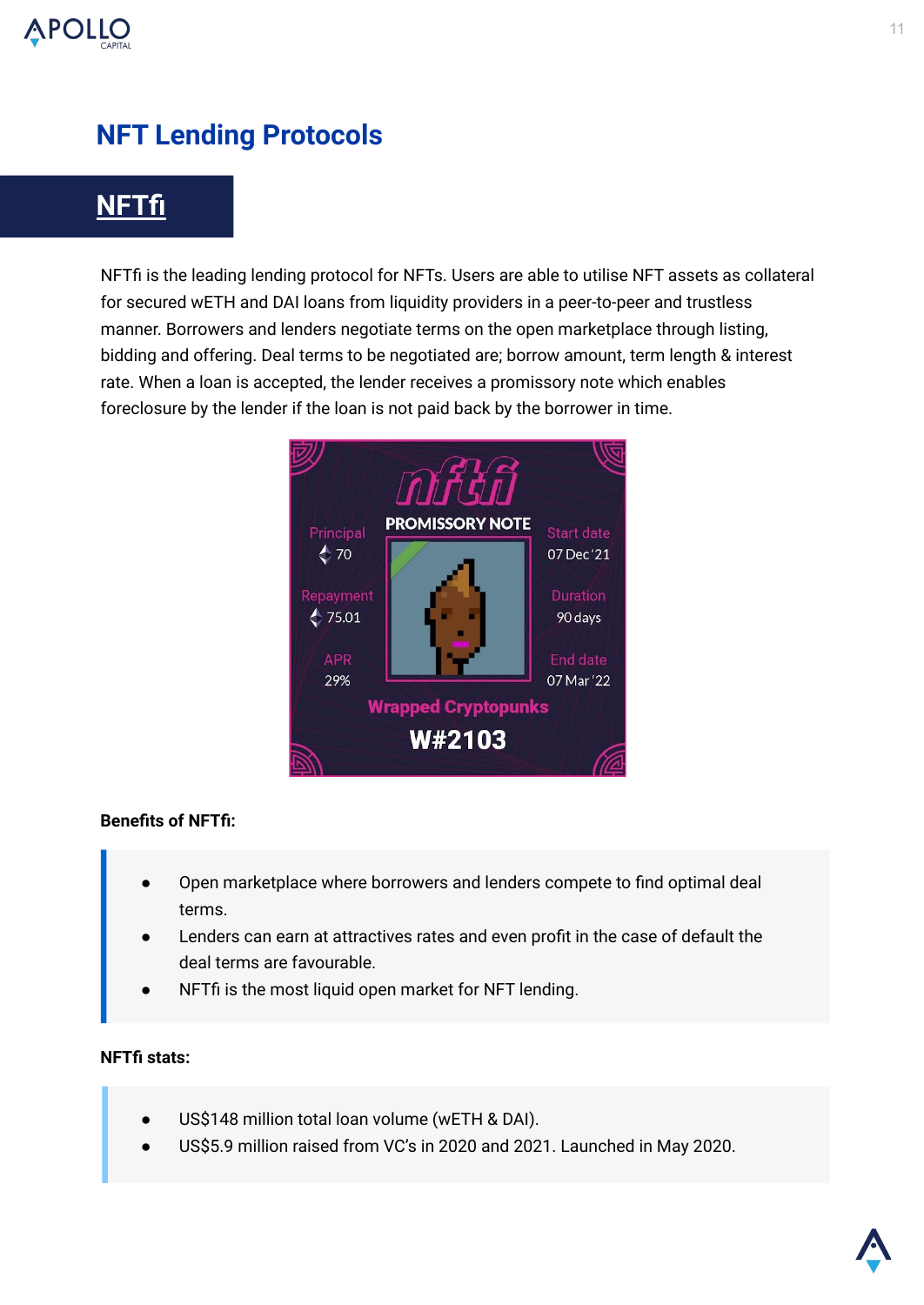

### **[Arcade](https://www.arcade.xyz/)**

Arcade is another NFT lending protocol that utilises an open market to match lenders and borrowers. Currently borrowers can only request new loans through Arcade's OTC service, giving NFTfi an edge over Arcade in terms of permissionless usage. Arcade's main point of difference is their focus on 'Bundles' of NFTs as collateral rather than singular NFTs. Another key difference is the fee structure (2% of principal vs 5% of interest on NFTfi).

**Platform Stats** 



#### **Benefits of Arcade:**

- Users can bundle NFTs together to be used as collateral, giving them greater borrowing potential
- Lenders can earn at attractives rates and even profit in the case of default

#### **Arcade stats:**

- US\$20 million total loan volume.
- US\$17.75 million raised from VC's in 2021.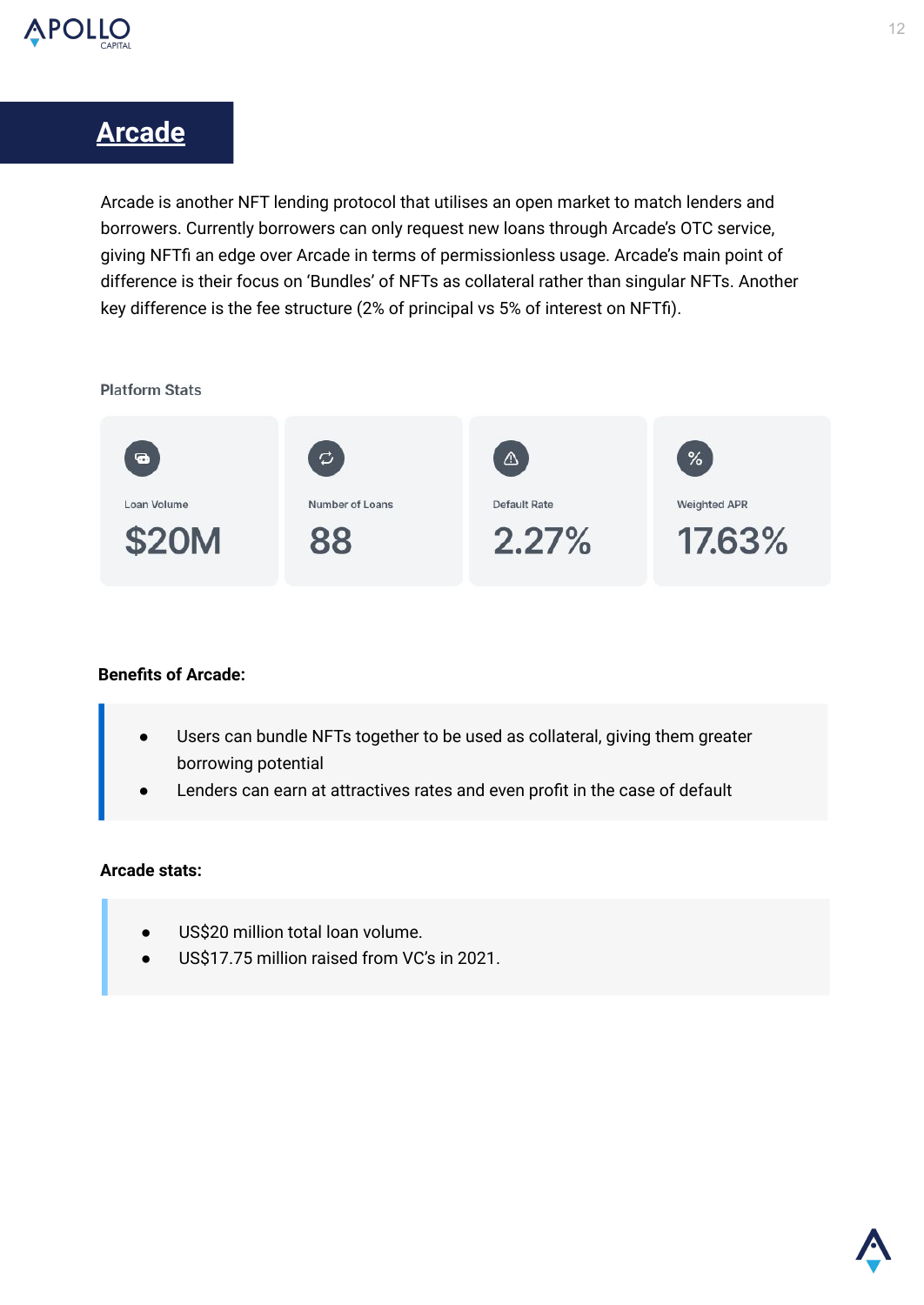

### **[JPEG'd](https://jpegd.io/)**



JPEG'd is a platform aimed at giving NFT holders access to debt capital. The debt positions created on JPEG'd differs from those on NFTfi and Arcade as depositors mint a stablecoin (PUSd) against the value of their NFT. This stablecoin can be used in yield farming to earn the JPEG'd native token or sold for a more circulated stablecoin to be used in DeFi.

#### **Benefits of JPEG'd over NFTfi and Arcade:**

- Users are able to gain instant and permissionless liquidity against their NFT assets.
- There is no duration for the loan, meaning users can hold their position indefinitely.
- Interest on loans is very low at only 2% p.a.

#### **Risks and disadvantages:**

- PUSd can potentially de-peg or be exploited, causing problems for liquidity providers.
- Heavy reliance on price oracles, making only the biggest NFT collections viable and safe for inclusion.
- Premier digital art NFTs (e.g. 1-of-1 pieces) are unable to be supported due to this price oracle reliance.
- The current liquidation threshold is 33%, this means that if you are not careful and get liquidated you incur a very large cost (at least 66% loss). The liquidation mechanism can be found in the [JPEG'd documentation](https://docs.jpegd.io/)

#### **JPEG'd stats:**

- Total Value Locked: US\$8.0 million.
- Fully Diluted Valuation (JPEG): US\$94.2 million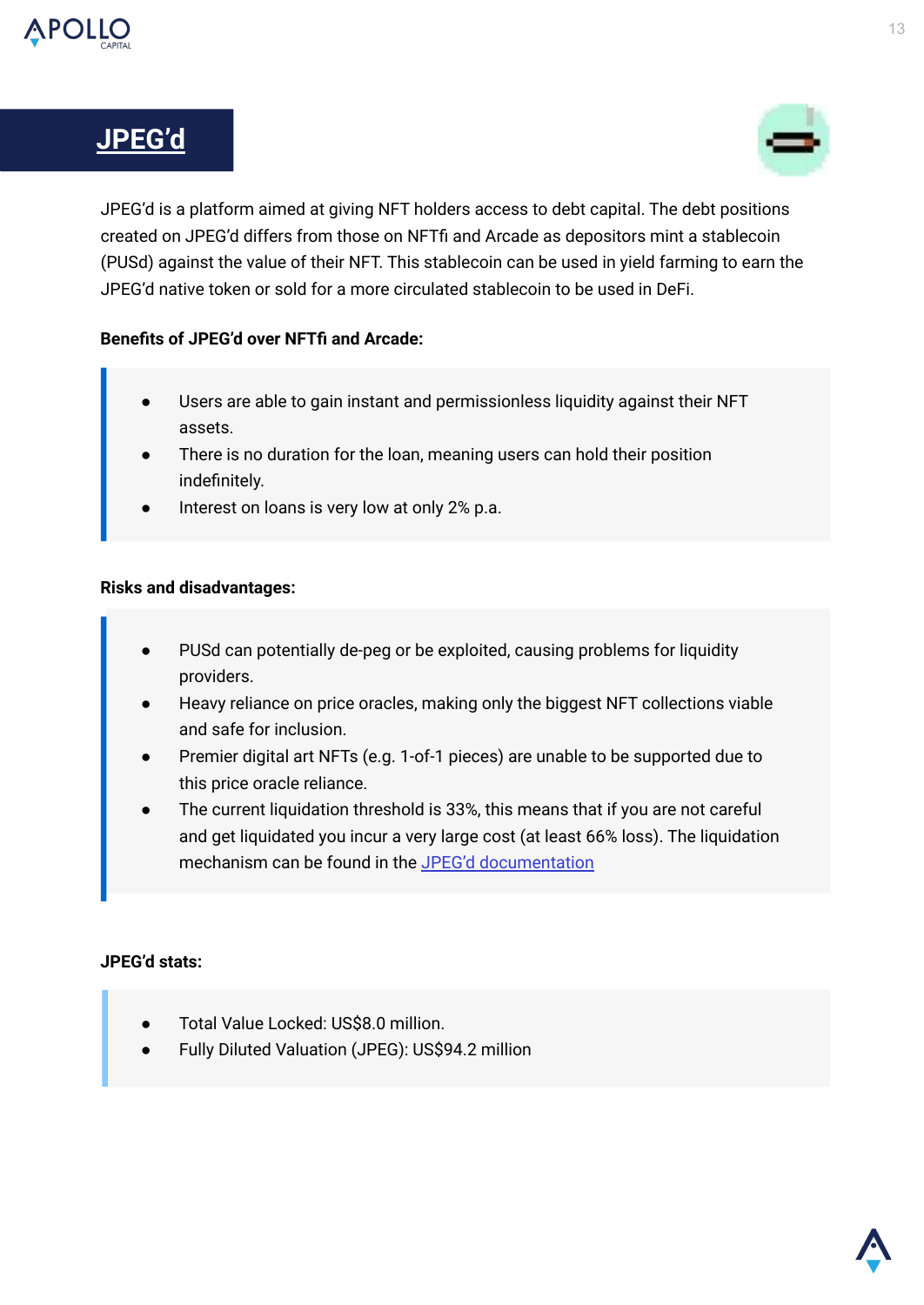

### **NFT Lending Liquidity Protocol**

### **[MetaStreet](https://metastreet.xyz/)**

MetaStreet is a liquidity routing and scaling solution for NFT collateralisation (lending) platforms. Once live MetaStreet will convert peer-to-peer NFT-backed loans into aggregated debt pools of yield with the ultimate goal of enabling diversification for lenders and allowing NFT owners to get loans more easily due to increased market liquidity.

The protocol will offer a variety of algorithmic capital vaults that generate diversified yield through automated underwriting, aggregation and execution of NFT-backed loans. The protocol promises to accelerate the adoption of NFT lending protocols by simplifying the liquidity provision process for users. This is very useful as providing liquidity on NFTfi and Arcade can be complex and risky for the average investor. Pooled capital will also enable smaller lenders to participate.



#### **MetaStreet stats:**

- US\$14 million raised in seed & initial liquidity capital in February 2022.
- Largest DAI liquidity provider on NFTfi.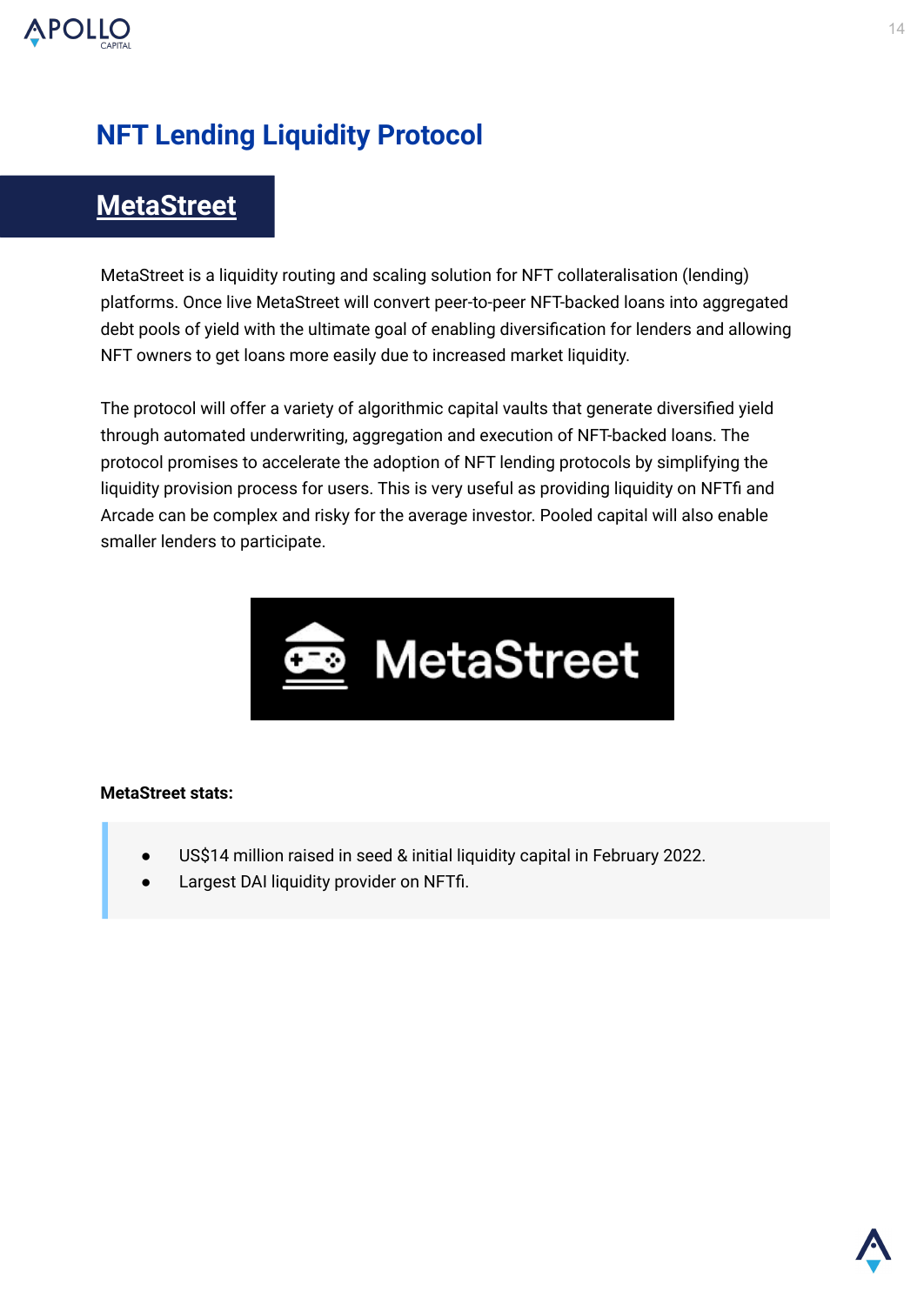

## **Conclusion**

The protocols and products outlined in this research report are early stage with strong growth potential and considerable risk. NFT Financialisation presents a considerable opportunity for market participants as the two key sectors of the crypto market collide (NFTs and DeFi).

We believe that Solv Protocol has a unique opportunity to create value in underexplored areas of decentralised finance through their novel token standard and we are excited to be actively supporting them through their journey.

While Apollo Capital does not have active positions in the other protocols mentioned in this report, we continue to actively monitor developments within the ecosystem as these protocols fall into the 'NFT & Metaverse Infrastructure' segment of our investment thesis.

#### **Disclaimers**

This report has been prepared for informational purposes only and should not be the basis for making investment decisions or be construed as a recommendation to engage in investment transactions or be taken to suggest an investment strategy in respect of any financial instruments or the issuers thereof. The Funds managed by Apollo Capital Management Pty Ltd may hold crypto assets mentioned in this report.

This report does not constitute an invitation, recommendation or offer by Apollo Capital Management, its shareholders or any of their respective agents, affiliates, related bodies corporate, officers, directors and employees for the investment in the Funds. This report does not advertise any such information or offer. This report is not a prospectus, product disclosure statement or other disclosure document and does not contain all of the information that would be contained in a prospectus or other disclosure document. Recipients considering in investing in the Funds must obtain and read through the respective documents.